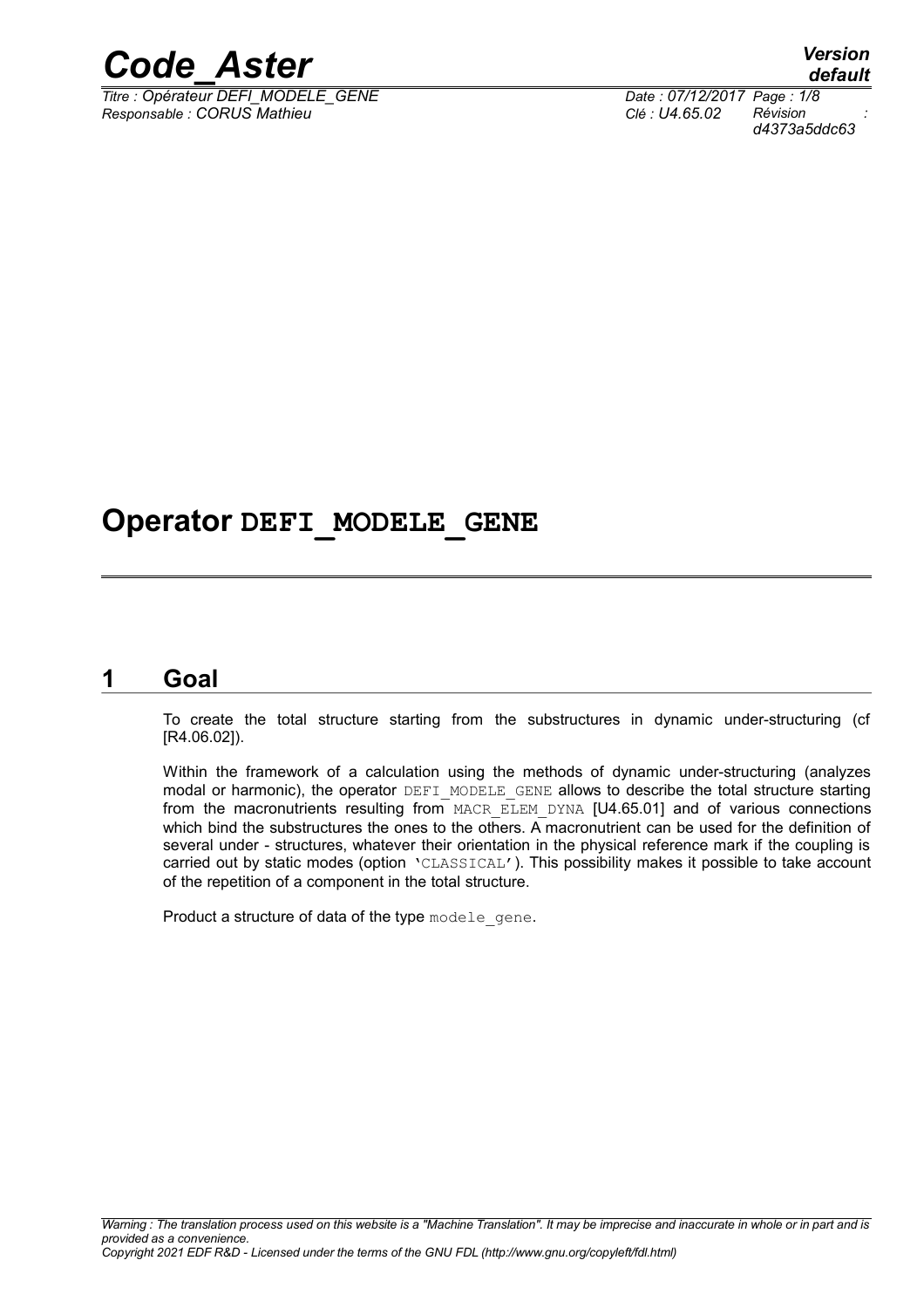## **Code Aster**

Titre : Opérateur DEFI\_MODELE\_GENE Responsable : CORUS Mathieu

## **Contents**

| 5.2 In the case of the option 'REDUCED' | $\overline{7}$ |
|-----------------------------------------|----------------|

Clé : U4.65.02

Date: 07/12/2017 Page: 2/8 Révision d4373a5ddc63

**Version** 

default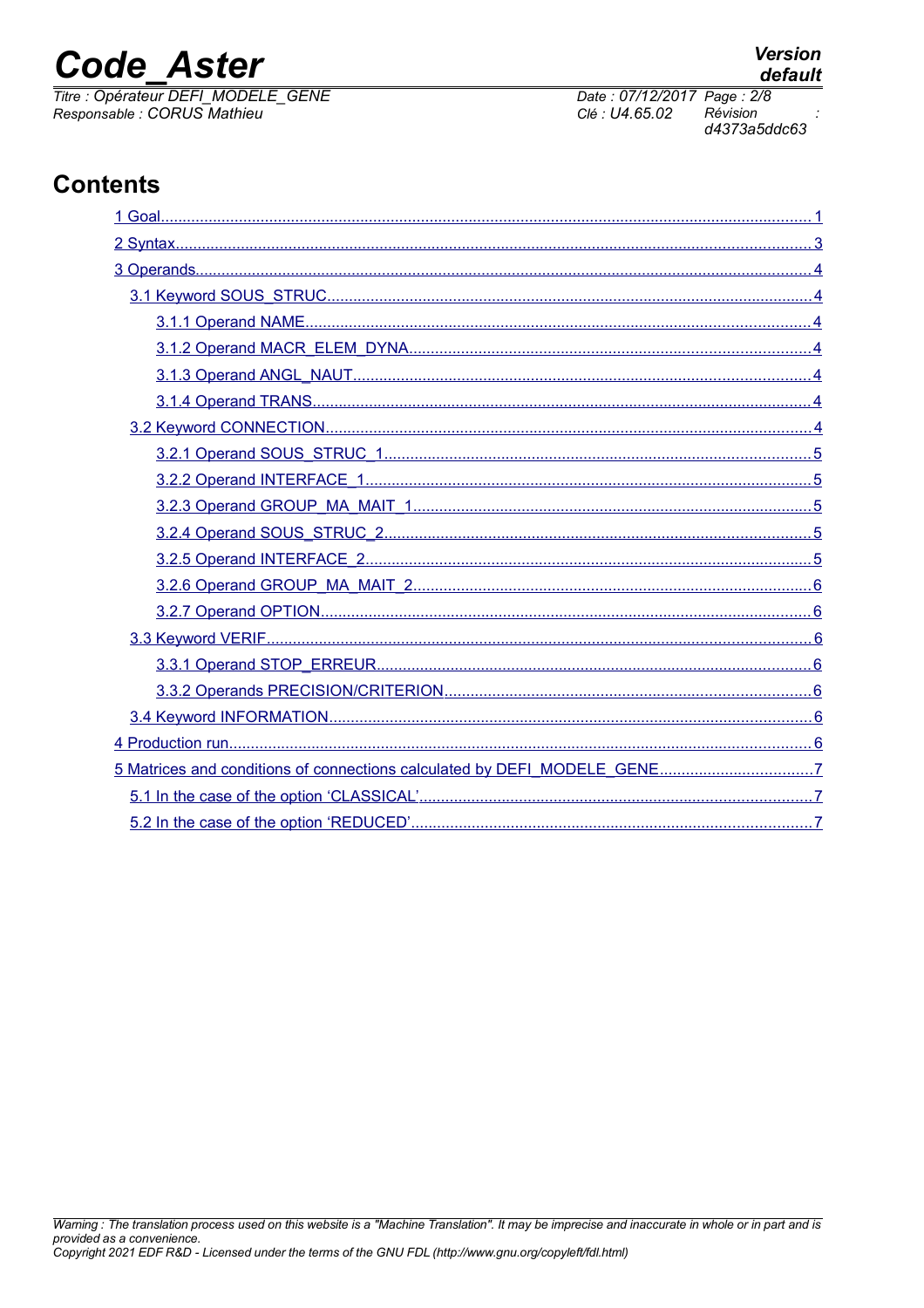*Titre : Opérateur DEFI\_MODELE\_GENE Date : 07/12/2017 Page : 3/8 Responsable : CORUS Mathieu Clé : U4.65.02 Révision :*

*default d4373a5ddc63*

### <span id="page-2-0"></span>**2 Syntax**

mo\_gene [modele\_gene] = DEFI\_MODELE\_GENE (  $\bullet$  SOUS STRUC =  $F (\bullet \text{ NAME} = \text{nom} \text{ sstruc},$  [KN]  $\triangle$  MACR ELEM DYNA = macro dy, [macr\_elem\_dyna]  $\Diamond$  ANGL NAUT = angl naut,  $\sqrt{PRANS} = trans,$  [lR]  $\begin{array}{ccccc} \bullet & \text{CONNECTION} & = & \text{F} \end{array}$  $F ($  SOUS STRUC 1 = 'nom sstruc1', [KN]  $\sqrt{\text{INTERFACE}} = \text{Vnom}_\text{init1}',$  [KN]  $\bullet$  SOUS STRUC 2 = 'nom sstruc2', [KN]  $\rightarrow$  INTERFACE  $\overline{2}$  = 'nom int2', [KN]  $\sqrt[3]{}$  GROUP MA MAIT 1 = lgma1, [l gr maille]  $\sqrt{GROUP_{MAX}^{T}}$ MAIT $\boxed{2}$  = 1gma2,  $\boxed{1 \quad gr_{initial}}$  ◊ OPTION =/'CLASSICAL', [DEFECT] /'REDUCED', ),  $\Diamond$  VERIF = F (  $\Diamond$  STOP ERREUR =/'YES', [DEFECT]  $/$ 'NOT', ◊ PRECISION =/prec, [R] / 1.E-3, [DEFECT] ◊ CRITERION =/'RELATIVE', [DEFECT] / 'ABSOLUTE', ), ◊ INFORMATION=/1, [DEFECT]  $/2$ , )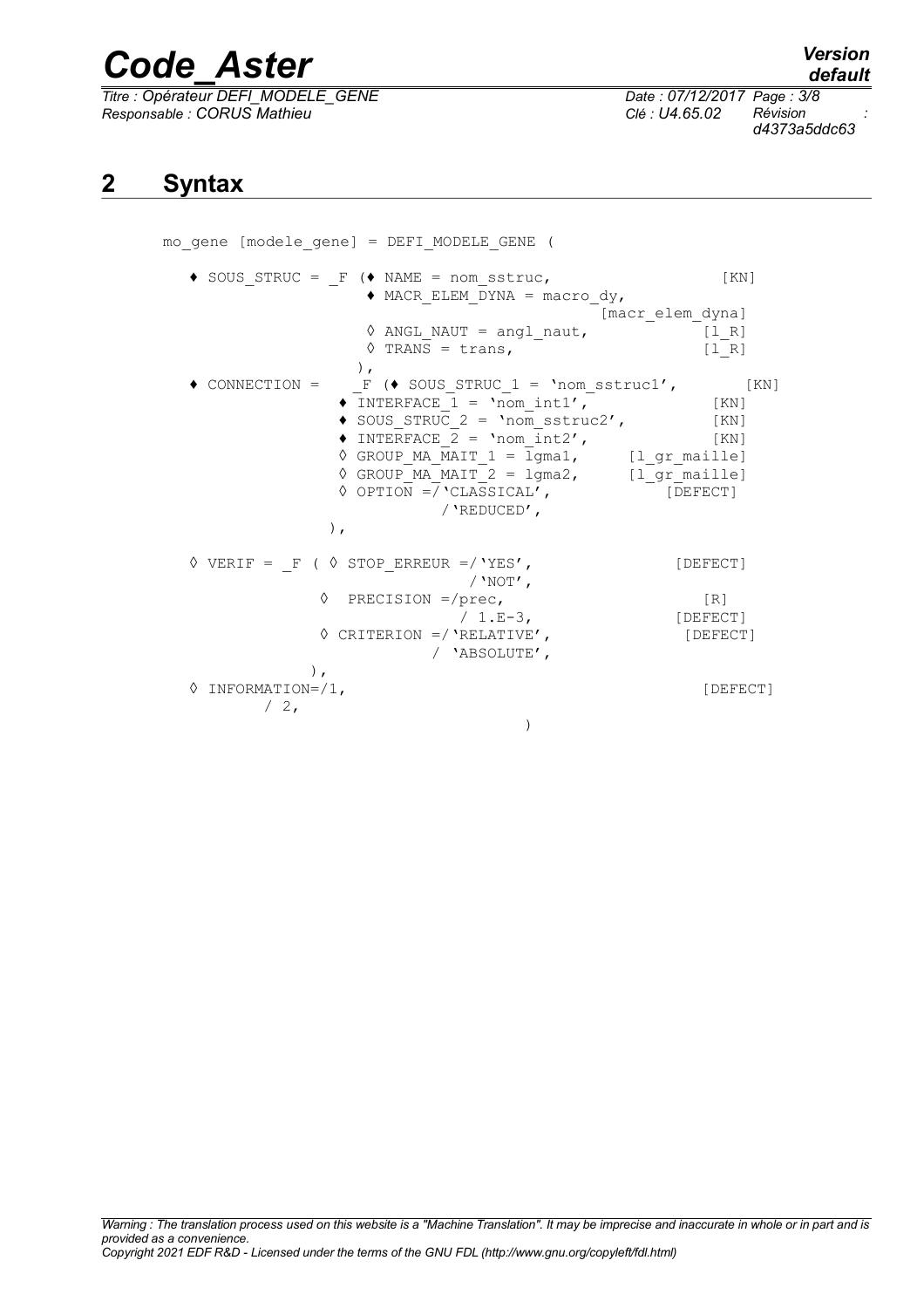*Titre : Opérateur DEFI\_MODELE\_GENE Date : 07/12/2017 Page : 4/8 Responsable : CORUS Mathieu Clé : U4.65.02 Révision :*

*d4373a5ddc63*

## <span id="page-3-6"></span>**3 Operands**

### **3.1 Keyword SOUS\_STRUC**

<span id="page-3-5"></span>♦ SOUS\_STRUC

Keyword factor allowing to define all the substructures which compose the total structure. The definition of a substructure is done by the data of its name, the macronutrient which is associated to him and its orientation in the physical reference mark.

#### **3.1.1 Operand NAME**

<span id="page-3-4"></span> $NAME = 'nom sstruc'$ 

Name of 8 characters maximum which will make it possible thereafter to indicate the substructure in:

- operator: DEFI\_MODELE\_GENE [U4.65.02], operands: CONNECTION and SOUS\_STRUC\_1,
- operator: DEFI\_SQUELETTE [U4.24.01], operand: SOUS\_STRUC,
- operator: ASSE\_VECT\_GENE [U4.65.05], operand: SOUS\_STRUC,
- operator: REST\_SOUS\_STRUC [U4.63.32], operand: SOUS\_STRUC.

#### **3.1.2 Operand MACR\_ELEM\_DYNA**

<span id="page-3-3"></span> $MACR$  ELEM DYNA = macro dyna

Name of the concept macr elem dyna resulting from the operator MACR ELEM DYNA [U4.65.01] which indicates the condensed model of the substructure. It is pointed out that a macronutrient can be used for the definition of several substructures.

#### **3.1.3 Operand ANGL\_NAUT**

<span id="page-3-2"></span>◊ ANGL\_NAUT = angl\_naut

List of the 3 nautical angles, in degrees, which make it possible to pass from the orientation of the model which has given rise to the macronutrient that of the substructure.

One will refer to the operator AFFE\_CARA\_ELEM [U4.42.01]: Operand ORIENTATION for the definition and the use of the nautical angles.

#### **3.1.4 Operand TRANS**

<span id="page-3-1"></span>◊ TRANS = trans

List of 3 components of translation which make it possible to build a news under - structure starting from the model which has given rise to the macronutrient, by applying an overall translation.

### **3.2 Keyword CONNECTION**

<span id="page-3-0"></span>♦ CONNECTION

Keyword factor allowing to define all the interfaces of connection between under - structures. A connection is defined by the names of the two substructures in opposite, and for each one of them, the name of the corresponding interface.

In the case of an incompatibility of grid between the two substructures in opposite, it is necessary to indicate that of both whose interface will be considered as Master (wordS keyS

*Warning : The translation process used on this website is a "Machine Translation". It may be imprecise and inaccurate in whole or in part and is provided as a convenience. Copyright 2021 EDF R&D - Licensed under the terms of the GNU FDL (http://www.gnu.org/copyleft/fdl.html)*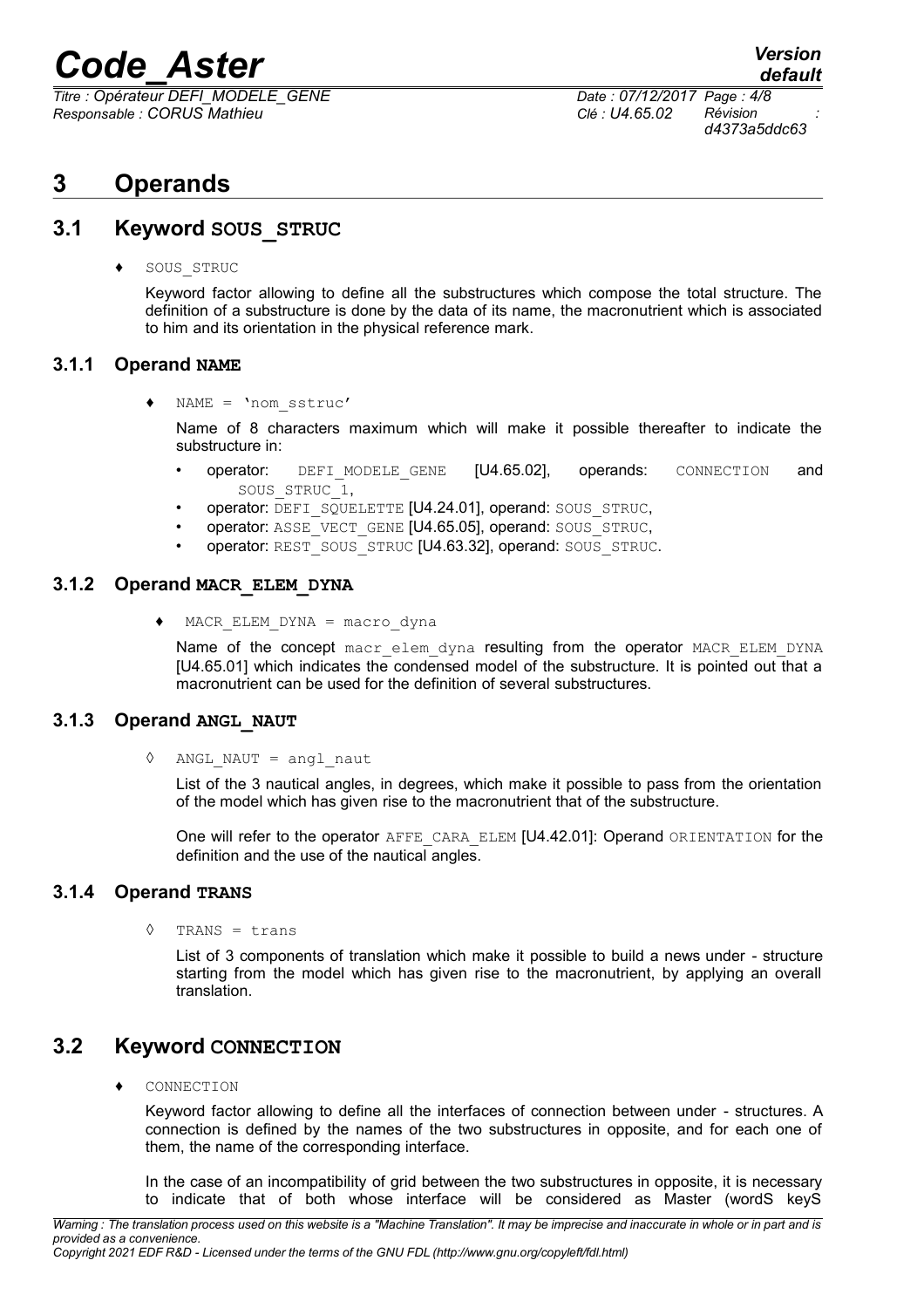*Titre : Opérateur DEFI\_MODELE\_GENE Date : 07/12/2017 Page : 5/8 Responsable : CORUS Mathieu Clé : U4.65.02 Révision :*

*d4373a5ddc63*

GROUP MA\_MAIT\*). The nodes slaves which are projected on the interface Master are defined with precondition by DEFI INTERF DYNA [U4.64.01]. The "sticking together" of the 2 interfaces will be done by writing of linear relations between the degrees of freedom of the 2 faces.

#### **Note:**

*It is recommended that, in the case of incompatible interfaces, the main interface is the interface whose discretization is coarsest. In the case of the use of classical static modes (as much as degrees of freedom), it is thus advisable to use the interface with more the small number of degrees of freedom like main interface. In the case of the use of modes of couplings, this choice can be more delicate. The choice of the main interface can impact the quality of the result clearly if the two models present very different discretizations. See the discussion on this subject in the section [5.2.](#page-6-0)*

Displacements of the nodes of the face slave will be connected to displacements of their projections on the face Master. For each node of the face slave, one will write 2 (in 2D) or 3 (in 3D) linear relations.

An application of this functionality is for example the sticking together of a grid formed by linear elements (P1) on another quadratic grid (P2). In this case it is rather advised to choose like face "slave" the quadratic face.

It is possible to define a connection by reduced modes (or modes of interface) by the keyword OPTION.

#### **3.2.1 Operand SOUS\_STRUC\_1**

<span id="page-4-4"></span>SOUS STRUC  $1 = 'nom_sstruc1'$ 

Name of the first of the substructures put concerned on both sides of the connection. It must have been as a preliminary defined by the keyword: SOUS STRUC.

#### **3.2.2 Operand INTERFACE\_1**

<span id="page-4-3"></span>INTERFACE  $1 = 'nom int1'$ 

Name of the interface of the first substructure intervening in the connection. It must have been as a preliminary defined by the operator DEFI INTERF DYNA [U4.64.01] for the macronutrient support of the substructure.

#### **Note:**

*In the case of the use of modes of couplings (operator MODE\_STATIQUE) with keyword MODE\_INTERF, it is essential that the dynamic interface is of type CRAIGB.*

#### **3.2.3 Operand GROUP\_MA\_MAIT\_1**

<span id="page-4-2"></span>◊ GROUP\_MA\_MAIT\_1 = lgma1

This keyword makes it possible to indicate under structure Master, independently of the group of meshS specified as starter. Operator DEFI\_MODELE\_GENE deals with the research of the meshs in opposite in all the cases, while being based on the definition of the interfaces in glance (operator DEFI\_INTERF\_DYNA – U4.64.01). If the interface is incompatible, and that the keyword is not indicated, it is under structure 1 which is defined like mistress.

#### **3.2.4 Operand SOUS\_STRUC\_2**

<span id="page-4-1"></span>SOUS STRUC  $2 = 'nom$  sstruc $2'$ 

Name of the second of the substructures put concerned on both sides of the connection. It must have been as a preliminary defined by the keyword SOUS STRUC.

#### **3.2.5 Operand INTERFACE\_2**

<span id="page-4-0"></span>INTERFACE  $2 = 'nom\_int2'$ 

*Copyright 2021 EDF R&D - Licensed under the terms of the GNU FDL (http://www.gnu.org/copyleft/fdl.html)*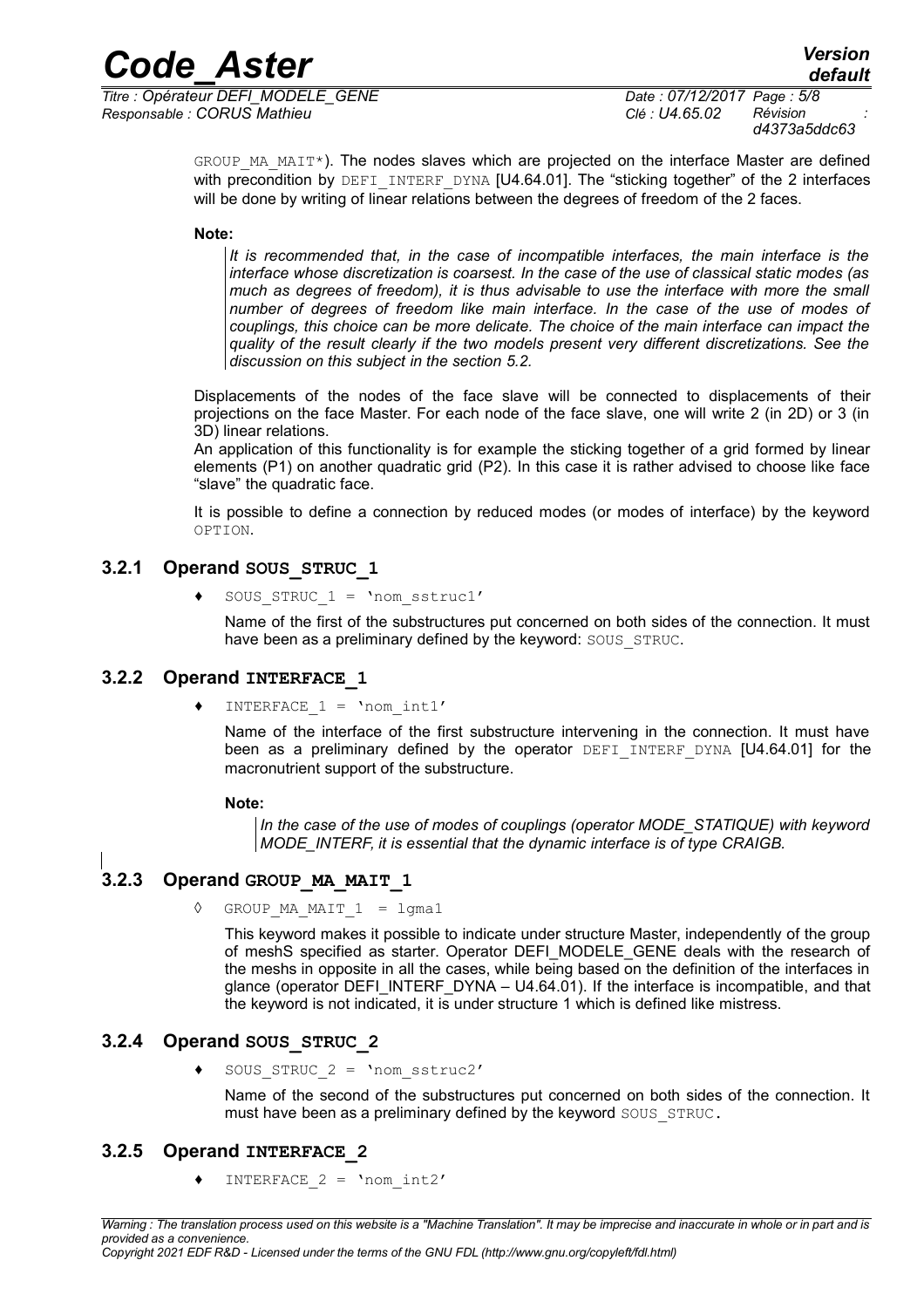*Titre : Opérateur DEFI\_MODELE\_GENE Date : 07/12/2017 Page : 6/8 Responsable : CORUS Mathieu Clé : U4.65.02 Révision :*

Name of the interface of the second substructure intervening in the connection. It must have been as a preliminary defined by the operator DEFI\_INTERF\_DYNA [U4.64.01] for the macro - element support of the substructure.

**Note:**

*In the case of the use of modes of couplings (operator MODE\_STATIQUE) with keyword MODE\_INTERF, it is essential that the dynamic interface is of type CRAIGB.*

#### **3.2.6 Operand GROUP\_MA\_MAIT\_2**

<span id="page-5-6"></span>◊ GROUP\_MA\_MAIT\_2 = lgma2

This keyword makes it possible to indicate under structure Master, independently of the group of mesh specified as starter. Operator DEFI\_MODELE\_GENE deals with the research of the meshs in opposite in all the cases, while being based on the definition of the interfaces in glance (operator DEFI\_INTERF\_DYNA – U4.64.01). If the interface is incompatible, and that the keyword is not indicated, it is under structure 1 which is defined like mistress.

#### **3.2.7 Operand OPTION**

<span id="page-5-5"></span>◊ OPTION = /'CLASSICAL', /'REDUCED',

Allows to choose between a classical under-structuring by static modes (method Mac - Neal, harmonic Craig-Bampton or not) or by modes of interface.

### **3.3 Keyword VERIF**

#### <span id="page-5-4"></span>**VERIF**

Keyword factor allowing to check the coherence of the generalized model: it is checked that the connection is compatible with the orientations and the translations affected to under - structures. The nodes of the two interfaces do not have *a priori* not with being ordered so that they are two to two confused. If the nodes of the interfaces are not in opposite two to two, the code detects this state and reorders the nodes in order to give them in opposite.

#### **3.3.1 Operand STOP\_ERREUR**

<span id="page-5-3"></span>Allows to carry out or not the checking of coherence of the generalized model.

#### **3.3.2 Operands PRECISION/CRITERION**

<span id="page-5-2"></span>Indicate the threshold of precision to beyond which the connections are incompatible. It is the distance (relative or absolute following CRITERION) beyond which the nodes of connection are regarded as too distant being actually connected.

#### **3.4 Keyword INFORMATION**

<span id="page-5-1"></span>Keyword allowing to specify level of impression.

## **4 Production run**

<span id="page-5-0"></span>The operator carries out a certain number of checks on the coherence of the connections if the connection does not present an incompatibility of grid:

- identical number of nodes on both sides of the connection,
- coherence, in each node, after orientation of the active degrees of freedom on both sides of the connection.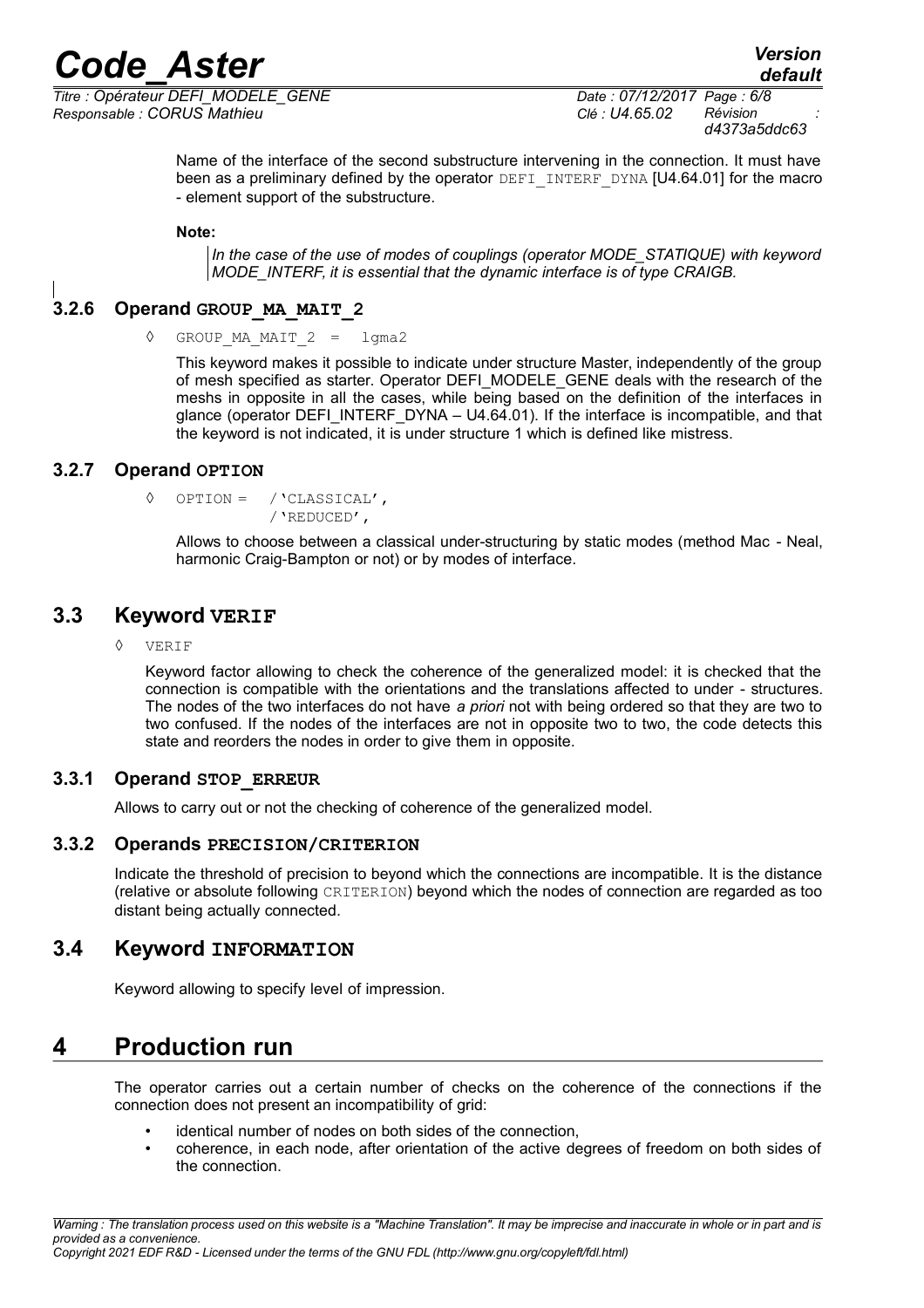*Code\_Aster Version Titre : Opérateur DEFI\_MODELE\_GENE Date : 07/12/2017 Page : 7/8*

*Responsable : CORUS Mathieu Clé : U4.65.02 Révision :*

*d4373a5ddc63*

## <span id="page-6-2"></span>**5 Matrices and conditions of connections calculated by DEFI\_MODELE\_GENE**

#### **5.1 In the case of the option 'CLASSICAL'**

<span id="page-6-1"></span>The operator calculates the matrices of directed connection intervening in the generalized model:

$$
L_{j\,oriente}^k = B_j^k R^k \Phi^k
$$

wher e:

the exhibitor *k* characterize the substructure,

the index *j* characterize the interface of connection,

 $B_j^k$ is the matrix of extraction of the degrees of freedom of the connection  $j$ ,

*R k* is the matrix of rotation which makes it possible to pass from the orientation of the model which has given rise to the macronutrient that of the substructure,

 $\Phi^k$ is the matrix column of the clean vectors of the substructure *k* .

Conditions of connection between substructures 1 and 2 being written:

$$
q_{\textit{joriente}}^1 = q_{\textit{joriente}}^2
$$
, with 
$$
q_{\textit{joriente}}^k = L_{\textit{joriente}}^k \eta^k
$$

wher e:  $q^{k}$ <sub>j</sub> is the vector column of the physical coordinates of the connection *j* under structure *k* ,

 *k* is the vector column of the generalized coordinates of the substructure *k* .

#### **5.2 In the case of the option 'REDUCED'**

<span id="page-6-0"></span>The operator calculates the matrices of directed connection intervening in the generalized model:

$$
L_{j\,\,oriente e}^k = B_j^k R^k \, \Phi^k
$$

wher e:

the exhibitor  $k$  characterize the substructure,

the index *j* characterize the interface of connection,

- $B_j^k$ is the matrix of extraction of the degrees of freedom of the connection  $j$ ,
- *R k* is the matrix of rotation which makes it possible to pass from the orientation of the model which has given rise to the macronutrient that of the substructure,
- $\Phi^k$ is the matrix column of the clean vectors of the substructure *k* .

In the case of the option 'REDUCED', one resticks the generalized movements of the two interfaces. One ensures:

$$
[\Phi_{\text{esclave}}]^T q_{\text{joriente}}^1 = [\Phi_{\text{esclave}}]^T q_{\text{joriente}}^2, \text{ with } q_{\text{joriente}}^k = L_{\text{joriente}}^k \eta^k
$$

Indeed, in the case of the "CLASSICAL" option, the choice of the degrees of freedom Master and slave amount writing the equation of connection in the form

$$
y_{\text{\}}\left(-C\right)y_{\text{matrix}}=0
$$
,

*Copyright 2021 EDF R&D - Licensed under the terms of the GNU FDL (http://www.gnu.org/copyleft/fdl.html)*